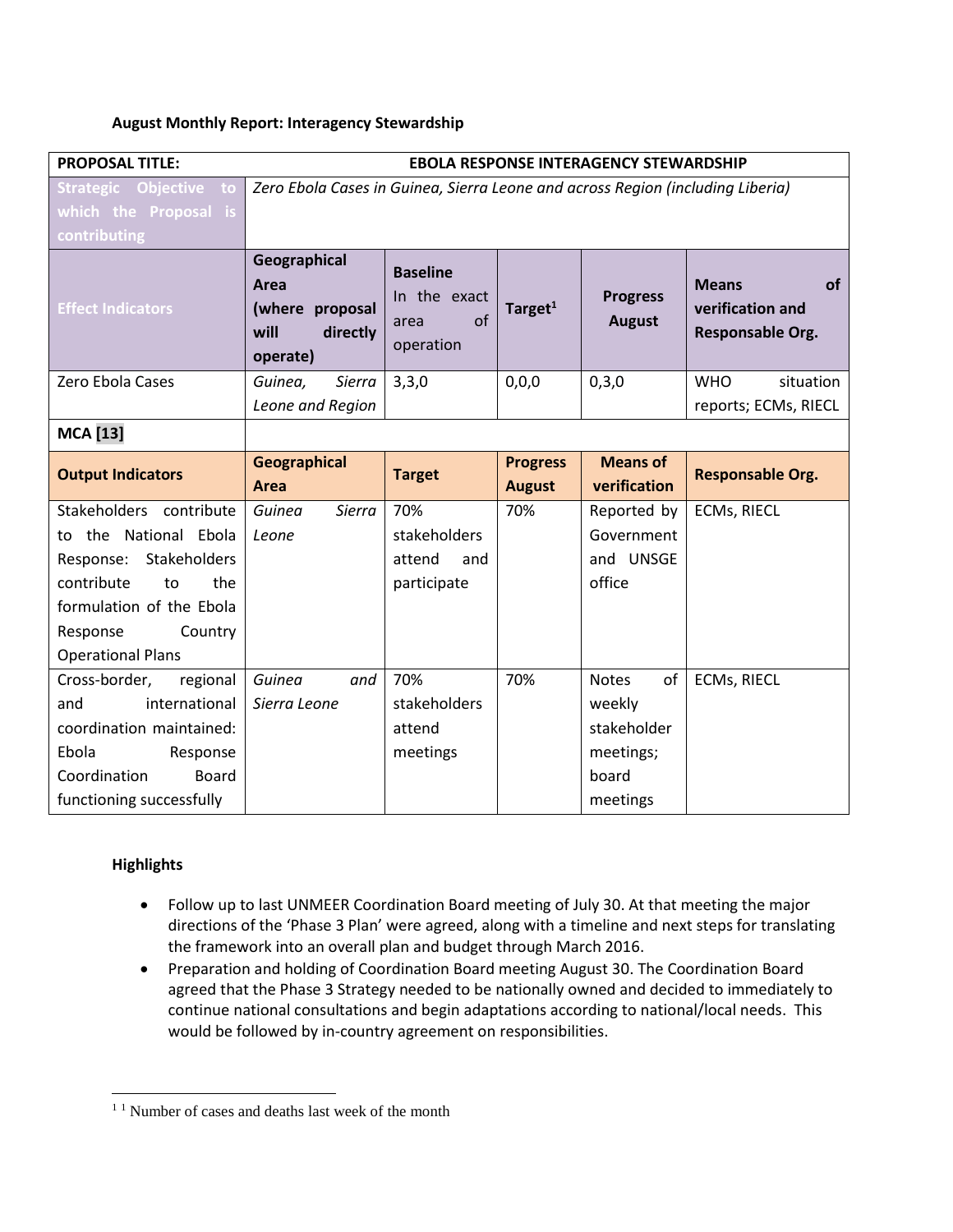- H.E. the President of Sierra Leone was briefed on the latest developments and future planning regarding the Ebola response.
- ECM Sierra Leone is now involved in helping organise a National Day of Remembrance.
- ECM Guinea, supported by RIECL, continued work to persuade all political parties not to politicise the issue of Ebola in the run up to the election.
- RIECL acted for Guinea ECM during his absence and also worked to implement transfer from UNMEER to WHO/ICE.

## **Regional and International Coordination**

**Follow up to July 30 UNMEER Coordination Board<sup>2</sup> :** this final meeting of the Board was chaired by Acting SRSG (P Graaff) with SESG (Dr Nabarro) and the Ebola leads of UNICEF, IFRC and WFP, the OCHA Ebola lead and the Ebola Crisis Managers of SL and GUI. The agenda included a review of all major agency activities, a detailed presentation/discussion on the epidemiology and response and impact, the transition of the overall response coordination from UNMEER to WHO, the Phase 3 Framework, and acute financing needs. The major directions of the 'Phase 3 Plan' were agreed, along with a timeline and next steps for translating the framework into an overall plan and budget through March 2016. Regarding information management transition from UNMEER to ICE, it was agreed that the following would be produced: 1) weekly WHO report; 2) weekly interagency report (led by OCHA); monthly report to the SG by the WHO DG.

During August, the RIECL had several meetings with Jorge Goncalves (UNMEER CMS) and the liquidation team and intervened with several UN agencies (especially regarding donations) to help ensure that the Mission remains on track to close by the end of August<sup>3</sup>. He also worked with WHO to plan the weekly coordination calls that were initiated between WHO/HQ, WHO/RO and the ECMs, focused on operations and political context.

The ICE Coordination Board meeting was held on August 30<sup>4</sup>. The Coordination Board agreed that the Phase 3 Strategy needed to be nationally owned and decided to immediately to continue consultations and begin adaptations. This would be followed by in-country agreement on responsibilities. Note on staffing: By end of August 2015 most ICE posts had been filled, but the Special Advisor post for ECM Guinea and the admin assistant posts for ECM Sierra Leone and RIECL still needed recruiting.

### **Guinea**

RIECL acted for Guinea ECM during his absence<sup>5</sup>. He had meetings were held with WHO/Security, OCHA, the National Authorities as well as the US, French and UK Ambassadors to review the planning for the elections in terms of general state and risks, especially vis-à-vis the ability to continue with the Ebola response during a period of tension and possible violence. He also had meetings with WHO and the National Authorities to review the epidemiology of the outbreak as well as response focus and capacity

 $\overline{\phantom{a}}$ <sup>2</sup> Source: Coordination Board minutes, August 30, 2015

<sup>3</sup> Source: P.Graaff travel report eTR111375

<sup>4</sup> Source: Coordination Board Minutes, August 30, 2015

<sup>5</sup> Source: P.Graaff travel report eTR111375